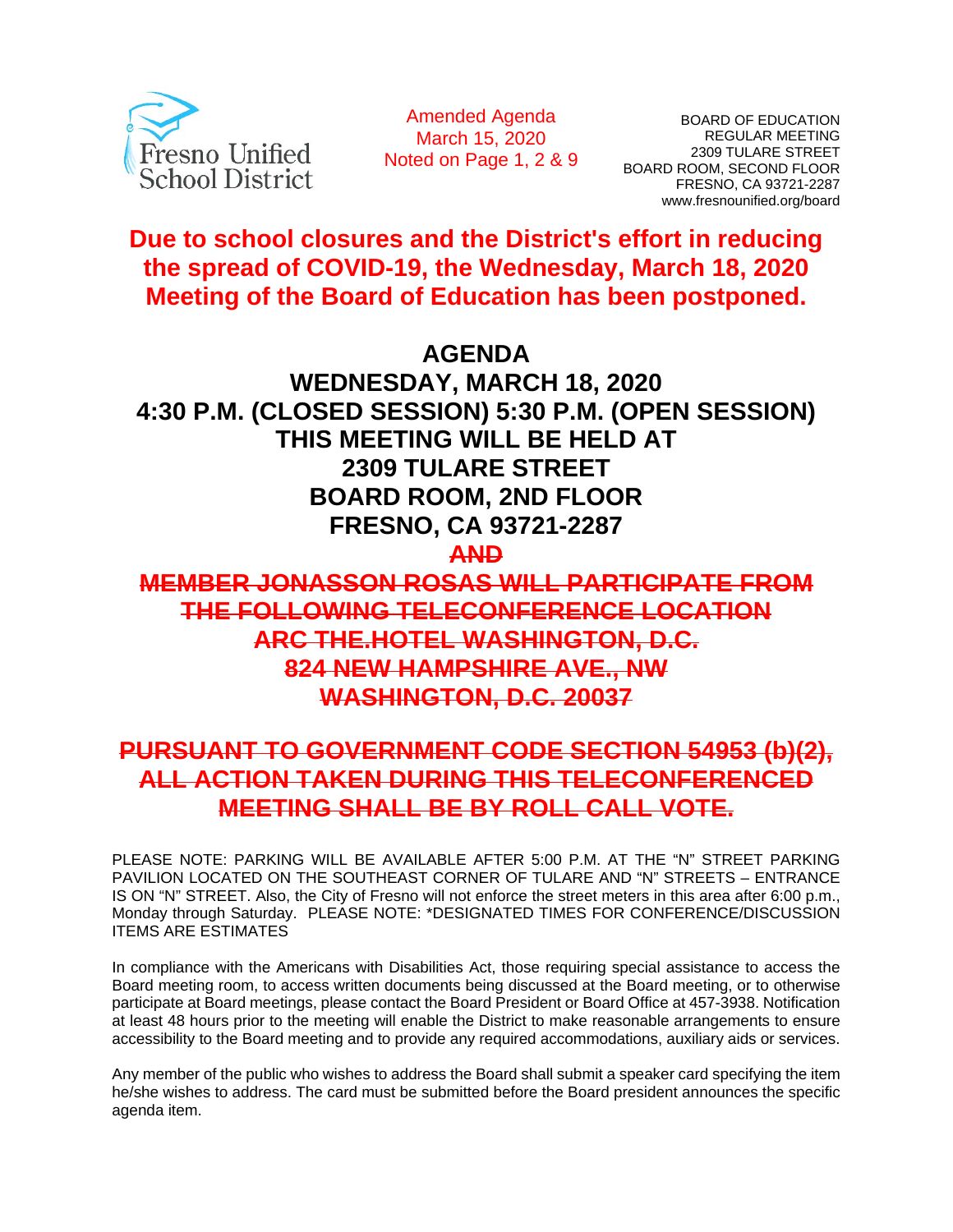Public materials are available for public inspection at the Fresno Unified School District Education Center, 2309 Tulare Street, 2nd Floor or visit our website at: www.fresnounified.org/board

TRANSLATION SERVICES**:** Available in Spanish and Hmong in the Board Room upon request.

### **\*4:30 P.M**.

**CALL** Meeting to Order

**OPPORTUNITY** for Public Comment on Closed Session Agenda Items **RECESS** to Cabinet Room for Closed Session to discuss the following:

- 1. Student Expulsions pursuant to Education Code Section 35146.
- 2. Conference with Labor Negotiator (Government Code Section 54957.6); FUSD Negotiator(s): Paul Idsvoog; Employee Organizations(s): FTA, CSEA, Chapter 125, CSEA, Chapter 143, SEIU, Local 521, FASTA/SEIU, Local 521/CTW, CLC, Fresno Unified Building & Construction Trades/FTA; International Association of Machinists and Aerospace Workers (IAMAW), Unrepresented Employees: All Management, Confidential, and Supervisory Employees.
- 3. Public Employee Discipline/Dismissal/Release/Reassignment/Resignation.
- 4. Public Employment/Appointment (Government Code Section 54957). a. Principals
- 5. Conference with Legal Counsel Anticipated/Pending/Threatened Litigation (Government Code Section 54956.9(d)(2)).
	- a. Potential Case: One (1)
	- b. Jesse Jauregui v. Fresno Unified Workers' Compensation Fresno Unified Case No. 2012-0147
	- c. Trudy Smith v. Fresno Unified Workers' Compensation Fresno Unified Case No. 2017-0774
- **5:30 P.M., RECONVENE** and report action taken during Closed Session, if any.

### **PLEDGE OF ALLEGIANCE**

A parent who has had a positive impact at Slater Elementary School staff member will lead the flag salute.

### **HEAR Reports from Student Advisory Representatives**

An opportunity is provided to hear comments/reports from Student Advisory Representatives from Patiño Entrepreneurship High School and Student Ambassadors from Baird Middle School. Contact person: Kim Mecum, telephone 457-3731.

#### **HEAR Report from Superintendent**

### **BOARD/SUPERINTENDENT COMMUNICATION**

### **OPPORTUNITY for Public Comment on Consent Agenda Items**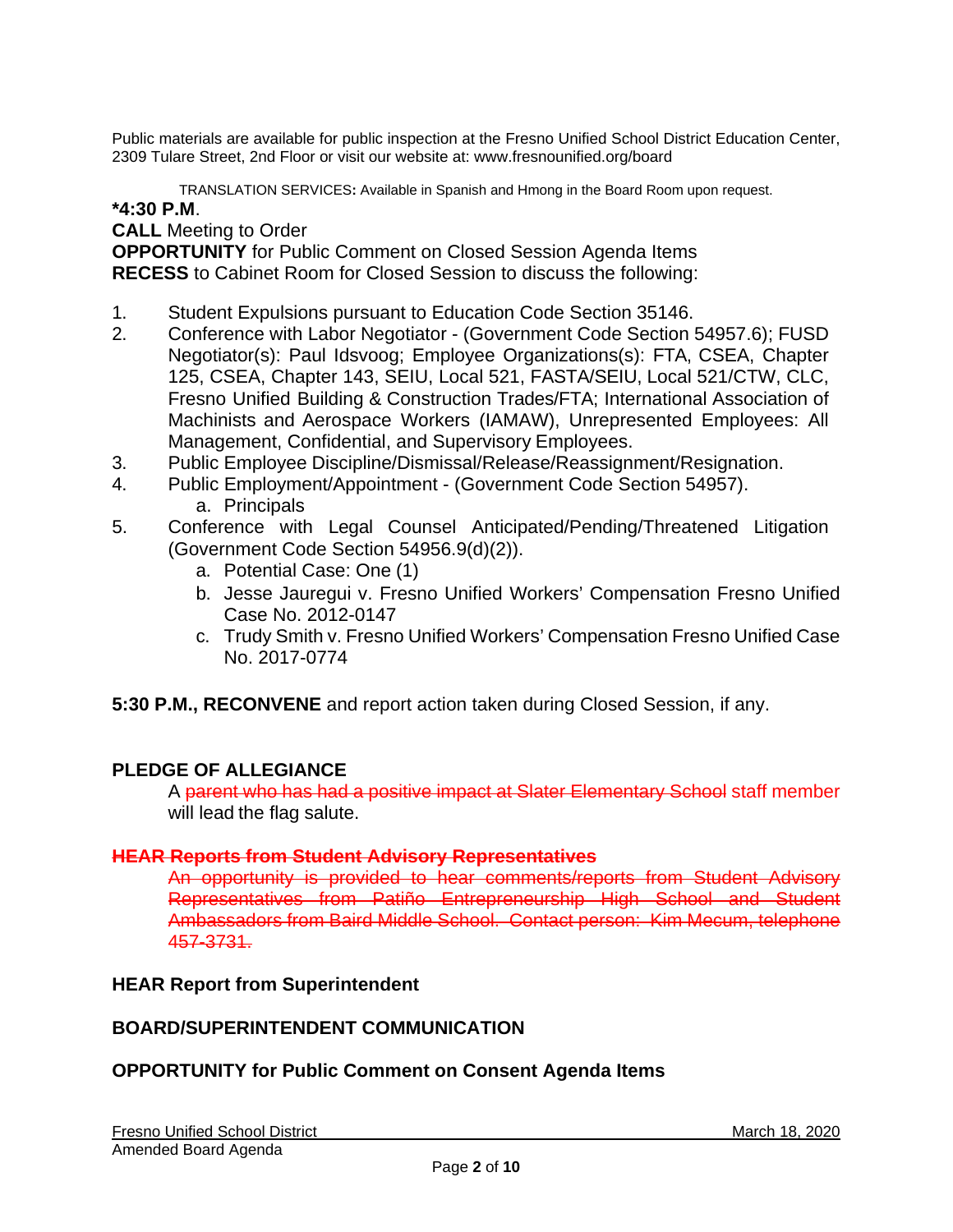**ALL CONSENT AGENDA** items are considered routine by the Board of Education and will be enacted by one motion. There will be no separate discussion of items unless a Board member so requests, in which event, the item(s) will be considered following approval of the Consent Agenda.

# **A. CONSENT AGENDA**

### **A-1, APPROVE Personnel List**

Included in the Board binders is the Personnel List, Appendix A, as submitted. The Superintendent recommends approval. Contact person: Paul Idsvoog, telephone 457-3548.

### **A-2, ADOPT Findings of Fact and Recommendations of District Administrative Board**

The Board of Education received and considered the Findings of Fact and Recommendations of District Administrative Panels resulting from hearings on expulsion and readmittance cases conducted during the period since the March 04, 2020 Regular Board Meeting. The Superintendent recommends adoption. Contact person: Kim Mecum, telephone 457-3731.

### **A-3, APPROVE Minutes from Prior Meeting**

Included in the Board binders are the draft minutes for the February 26, 2020 Regular Board Meeting. The Superintendent recommends approval. Contact person: Robert G. Nelson, telephone 457-3884.

### **A-4, ADOPT Resolution Proclaiming April 2020 as "Remembrance of the Existence of the Armenian Genocide**

Included in the Board binders is a resolution proclaiming the month of April 2020 as Remembrance of the Existence of the Armenian Genocide – as remembrance of those forever affected by the Armenian Genocide –and urges our schools and individual citizens to never forget these crimes against humanity. The Superintendent recommends adoption. Fiscal impact: There is no fiscal impact to the district at this time. Contact person: David Chavez, telephone 457-3566.

### **A-5, ADOPT Resolution Proclaiming April 2020 School Library Month**

Included in the Board binders is a resolution proclaiming April 2020 as School Library Month. School Library Month is a celebration by the American Association of School Librarians. During the month of April, teacher librarians and library media technicians are encouraged to create activities to support their school and local community in celebrating the essential role of strong school library programs. The Superintendent recommends adoption. Fiscal impact: There is no fiscal impact to the district at this time. Contact person: Kim Mecum, telephone 457-3731.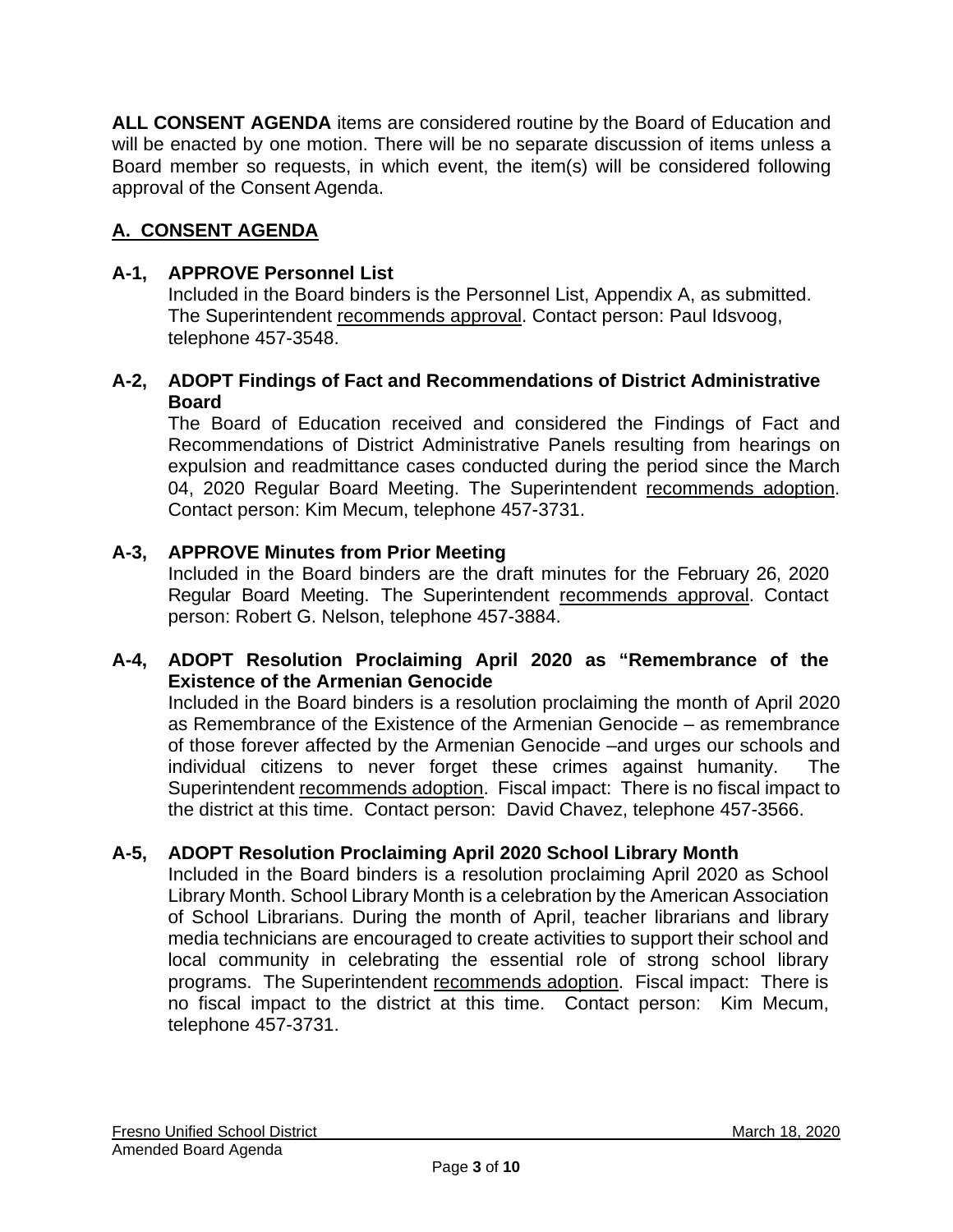# **A. CONSENT AGENDA - continued**

# **A-6, ADOPT Resolution to Honor the Life of Activist Dolores Huerta**

Included for the Board's consideration and adoption is a resolution to Honor the Life of Activist Dolores Huerta. On July 19, 2018 Governor Jerry Brown signed Assembly Bill (AB) 2644, which designates April 10 of each year as Dolores Huerta Day. On Dolores Huerta Day, all public schools and educational institutions are encouraged to conduct exercises remembering the life of Dolores Huerta, recognizing her accomplishments, and familiarizing pupils with the contributions she made to this state. The resolution will be available on, or before, March 13, 2020. The Superintendent recommends adoption. Fiscal impact: There is no fiscal impact to the district at this time. Contact person: David Chavez, telephone 457-3566.

#### **A-7, ADOPT Resolution 19-28, Requesting an Exemption from the Education Code Definition of "School Building" for a Suspension Tutoring Center through the African American Academic Acceleration Program**  Included in the Board binders and recommended for adoption is Resolution 19- 28, accompanied by State Allocation Board (SAB) Form 406, to request exemption from the definition of a "school building" for the Bethesda Apostolic Church buildings located at 3723 E. Dakota Avenue in Fresno. The site is proposed for use by the African American Academic Acceleration Program as a Suspension Tutoring Center. Education Code Section 17283 requires that school buildings be approved by the Division of the State Architect (DSA). However, SAB offers an exemption for buildings to operate without DSA approval provided they comply with local building code and serve fewer than 25 students at one time. The Superintendent recommends adoption. Fiscal impact: Adoption of the resolution has no fiscal impact. Contact person: Karin Temple, telephone 457- 3134.

### **A-8, APPROVE Position and ADOPT Job Description for Manager - Project, Maintenance & Operations**

Included in the Board binders is the job description of Manager – Project, Maintenance & Operations. The Project Managers in Maintenance will be accountable for improving student achievement through the effective management of an assigned area; efficiently plan, estimate, and manage projects involving major replacements, major capital outlay, continuous non-capital outlay improvements and special projects at various District sites; provide a safe, clean and orderly learning and working environment to assist students to stay in school on target to graduate. This position is designated Management, exempt and placed on E-22 of the Management Salary Schedule. The Superintendent recommends approval and adoption. Fiscal impact: \$30,000 is available in the Routine Restricted Maintenance fund. Contact person: Paul Idsvoog, telephone 457-3548.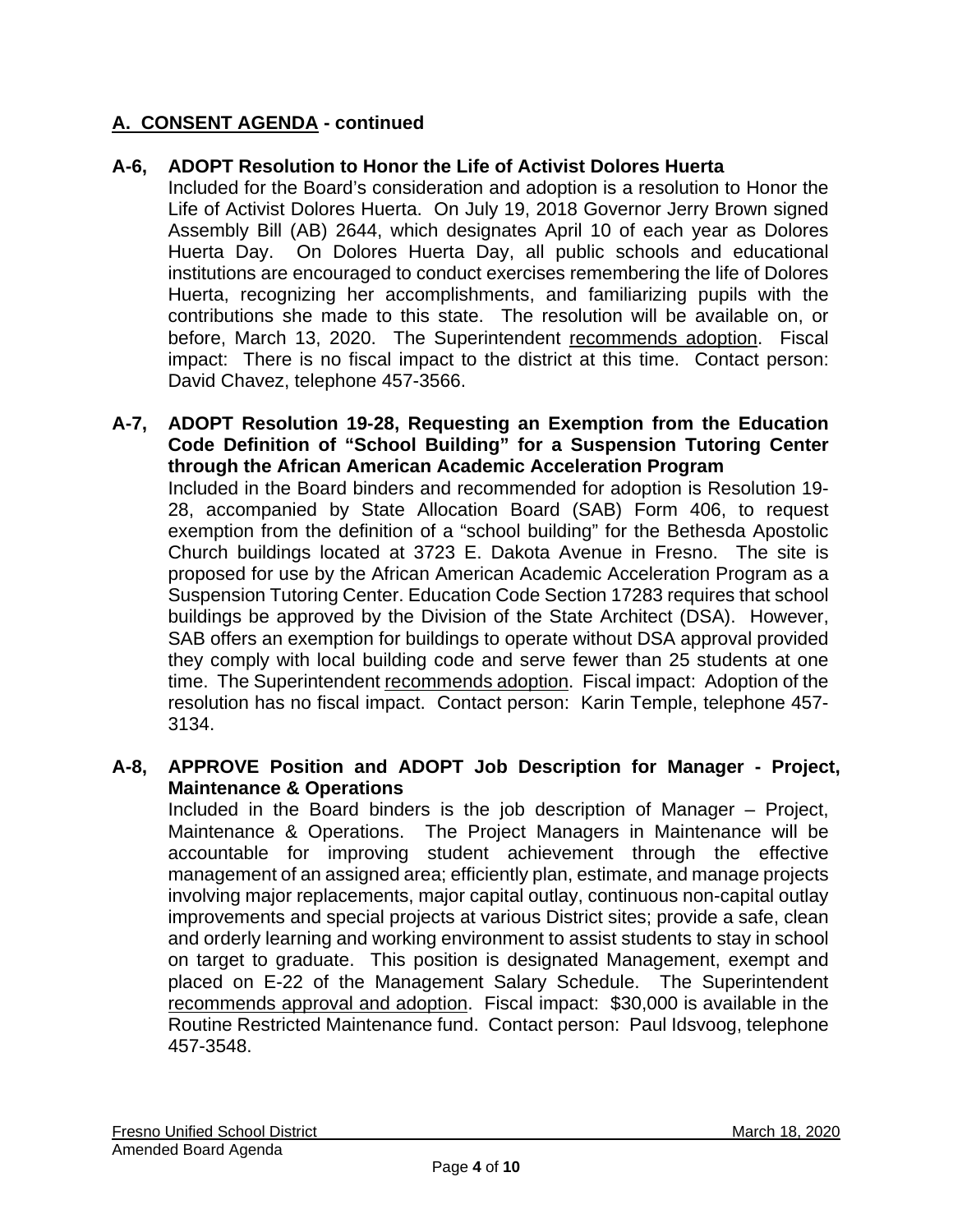# **A. CONSENT AGENDA - continued**

### **A-9, APPROVE Appointment to Citizens' Bond Oversight Committee**

It is recommended the Board approve the appointment of Timothy Mudge to the Citizens' Bond Oversight Committee (CBOC), nominated by Trustee Islas. Mr. Mudge indicates he attends Fresno Unified sporting events. He is a resident of the district, and is not a vendor, contractor, consultant, employee or official of the district. The role of the CBOC, which meets quarterly, is to ensure that bond proceeds are expended only for the purposes set forth in the ballot measures. The Superintendent recommends approval. Fiscal impact: There is no fiscal impact to the district at this time. Contact person: Karin Temple, telephone 457- 3134.

### **A-10, APPROVE Independent Contractor Services Agreement with ALTA Language Services Inc.**

Approval is requested for an Independent Contract Services Agreement with ALTA Language Services Inc. The vendor assesses student proficiency in various languages which are not taught and/or tested by traditional means in the Fresno Unified School District system. Domains to be tested: Reading, Writing, and Speaking/Listening. The Superintendent recommends approval. Sufficient funds of \$22,285 are available in the English Learner Services budget. Contact person: Kim Mecum, telephone 457-3731.

### **A-11, APPROVE Independent Contractor Services Agreement with SMG: Fresno Convention & Entertainment Center**

Included in the Board binders are three agreements with SMG: Fresno Convention & Entertainment Center for the purpose of holding the 2020 Graduation Ceremonies at the Saroyan Theatre and Selland Arena. The agreements reflect rental and audio-visual services. Fresno Unified Specialty Schools and Patiño School of Entrepreneurship will host practice and graduation ceremonies at Saroyan Theatre on May 28, 2020 and June 3, 2020 respectively, and Duncan High School to host practice and graduation ceremonies on June 1, 2020 at Selland Arena. The Superintendent recommends approval. Fiscal impact: Funding in the amount of \$35,840 is available in the Instructional Services annual budget. Contact person: Kim Mecum, telephone 457-3731.

### **A-12, APPROVE Amendment to Agreement with Saltzman & Johnson Law Corporation**

Included in the Board binders is an amendment to the agreement with Saltzman & Johnson Law Corporation to provide consulting legal services to the Joint Health Management Board (JHMB). The Superintendent recommends approval. Fiscal impact: Annual estimated cost of \$105,372 is available in the Health Internal Service Fund. Contact person: Ruth F. Quinto, telephone 457-6226.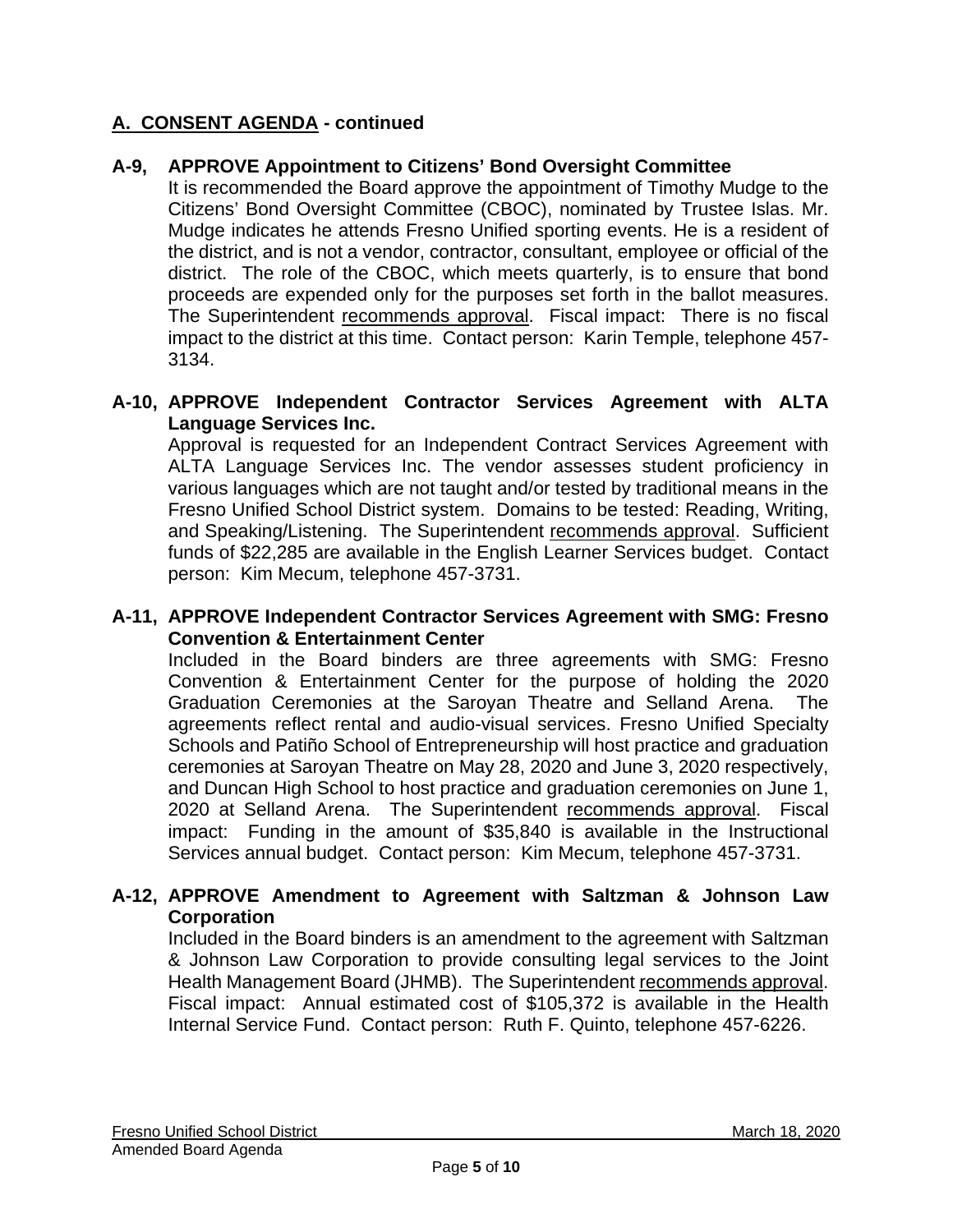# **A. CONSENT AGENDA – continued**

### **A-13, APPROVE Property and Liability Insurance for 2020/21**

Included in the Board binders is a summary of quotations received from the district's insurance broker, DiBuduo & DeFendis, for the district's various forms of coverage. For renewal, is coverage related to Property, General Liability, Designated Lessees and Excess Liability requirements. The policy period will extend from April 01, 2020 through March 31, 2021. The Superintendent recommends approval. Fiscal impact: Sufficient funds are available in the district's Liability Internal Service Fund. Contact person: Ruth F. Quinto, telephone 457-6226.

### **A-14, APPROVE Award of Bid 20-25, Ahwahnee Middle School HVAC Replacement for Classroom Building**

Included in the Board binders is information on Bid 20-25, to replace heating and air conditioning units in ten classrooms at Ahwahnee Middle School. The project will furnish and install new HVAC multizone package units to provide a more comfortable environment and increase energy efficiency. The existing units were installed in 1969 and require replacement based on age, condition, repair history and difficulty in locating replacement parts. Staff recommends award to the lowest responsive, responsible bidder: Strategic Mechanical, Inc. (Fresno, California) \$568,000. The Superintendent recommends approval. Fiscal impact: \$568,000 is available in the Measure X Fund – Deferred Maintenance. Contact person: Karin Temple, telephone 457-3134.

### **A-15, APPROVE Award of Bid E23001, Central Ring for Wide Area Network Services**

Included in the Board binders is information on Bid E23001, to establish fixed lease pricing for a logical central ring of wide area network fiber by establishing an architectural network connection to the seven comprehensive high schools, Duncan Polytechnical High School, CART, Fresno Unified Education Center, and Brawley Service Center. This is the first phase of establishing a fiber network to all district facilities, if continued e-rate funding permits. The bid included a 5-year term service agreement to address special construction requirements, liquidated damages, and performance provisions. Staff recommends that the bid submitted by AT&T be rejected as non-responsive and award a five-year term to the lowest responsive, responsible bidder: CVIN, LLC, dba Vast Networks (Fresno, California) \$1,401,000 (years 1-5). The Superintendent recommends approval. Fiscal impact: Funding is available in the E-Rate fund budget. Contact person: Kurt Madden, telephone 457-3560.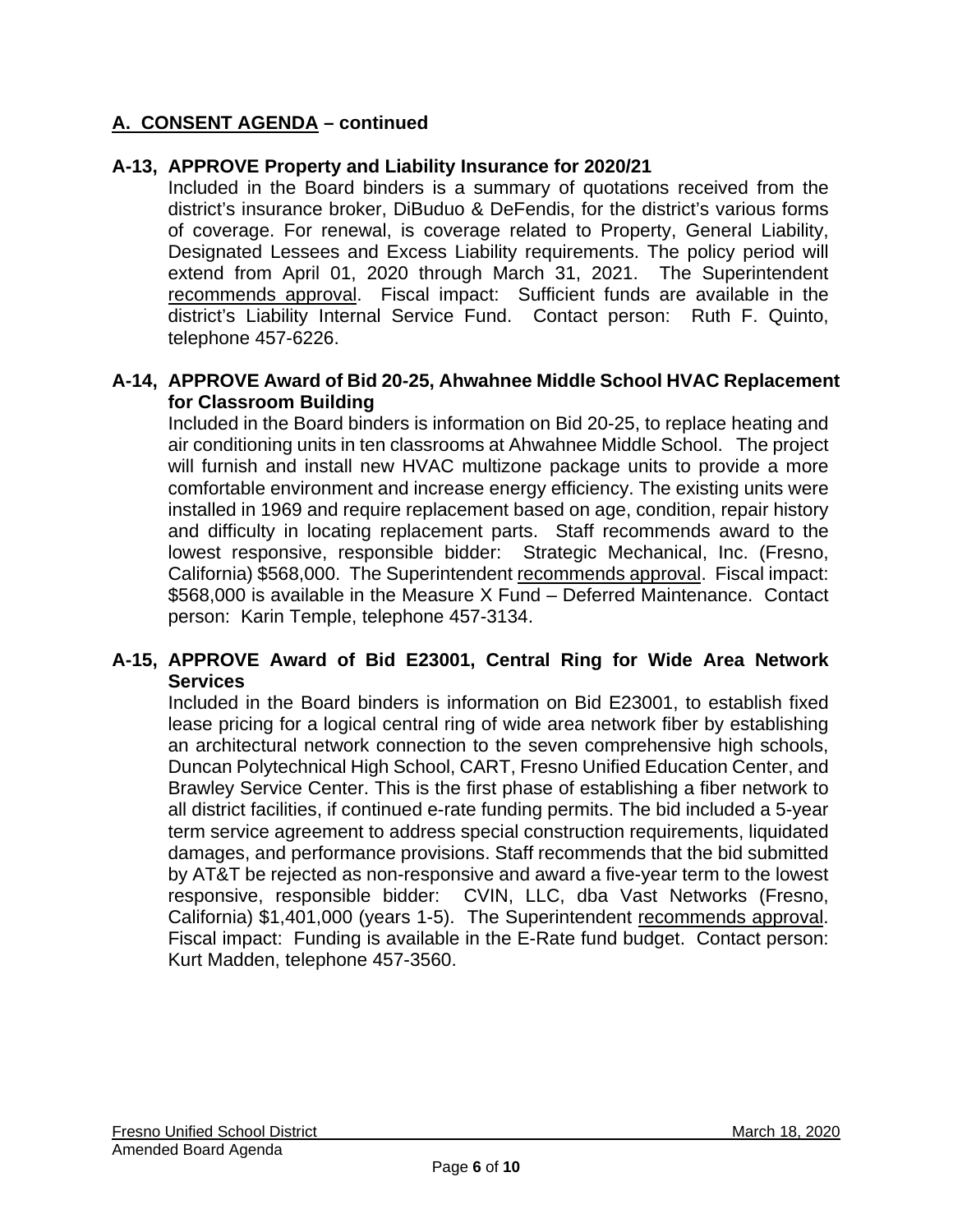# **A. CONSENT AGENDA - continued**

### **A-16, RATIFY Retiree Contract for Resource Specialist Teacher**

Included in the Board binders is a retiree contract agreement for a Resource Specialist Program teacher in the amount of \$24,904. This contract will allow 400 hours of site support. The term of the contract commenced on February 18, 2020 and will end on June 30, 2020. Sufficient funds are available through the Special Education budget. The Superintendent recommends ratification. Fiscal impact: Sufficient funds in the amount of \$24,904 are available through the Special Education budget. Contact person: Kim Mecum, telephone 457-3731.

### **A-17, RATIFY Amended Independent Contract Services Agreement with Springboard Collaborative**

Included in the Board binders is an amended independent contract services agreement with Springboard Collaborative. For the 2019/20 Academic year, the Literacy program will continue and will expand to the Sunnyside and Hoover regions. Due to the need for our summer reading program, we would like to increase our contract from serving 420 students to 735 students. This will take us from 2 summer school sites to 4 sites which totals 49 classrooms. This will allow us to strategically place our programs in regions that may not have access to our current afterschool reading program. Please see the Memorandum of Understanding for scope of work. The Superintendent recommends ratification. Fiscal impact: Sufficient funds in the amount of \$172,573 are available in the African American Academic Acceleration office budget. Contact person: Wendy McCulley, telephone 457-3728.

### **END OF CONSENT AGENDA (ROLL CALL VOTE)**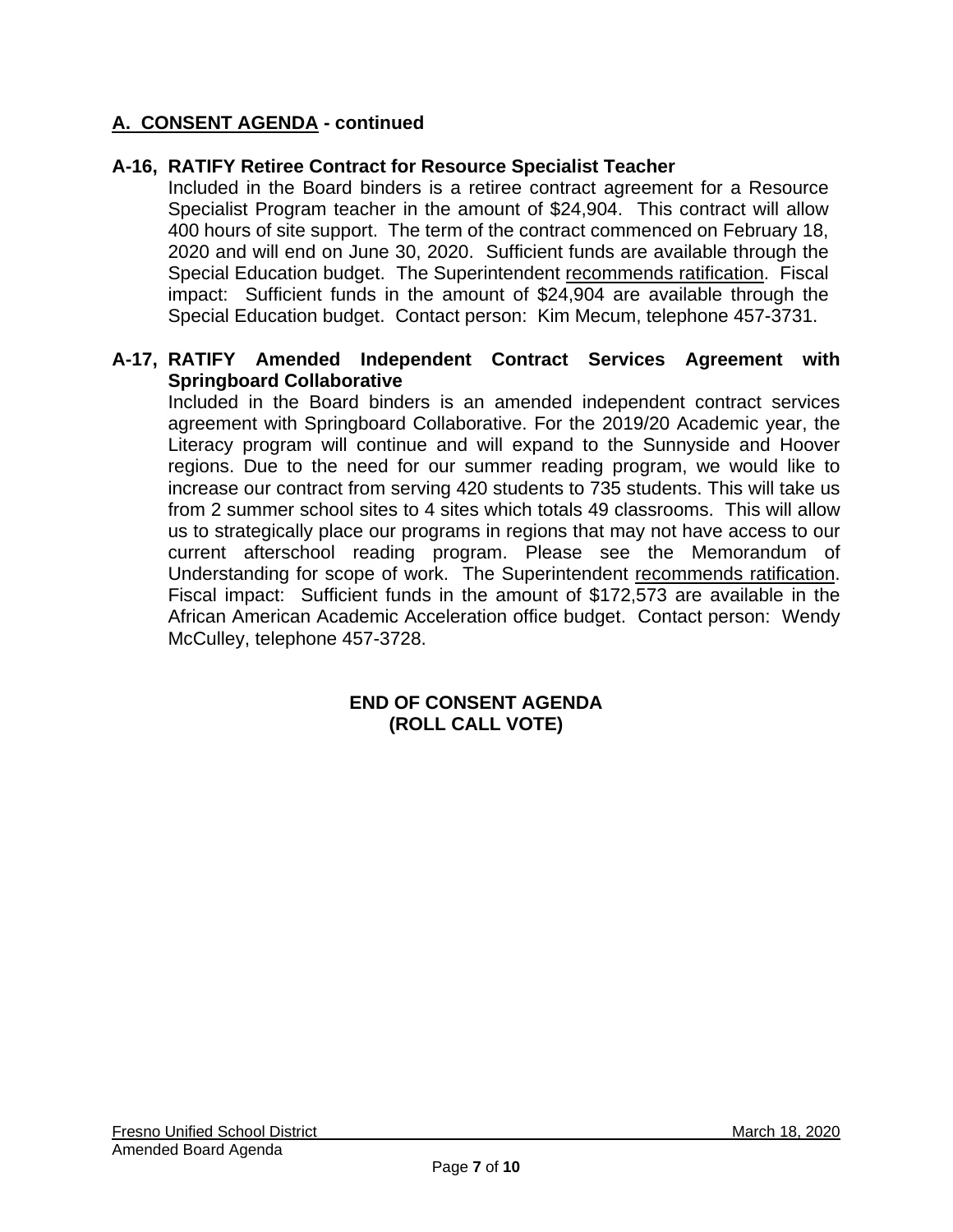# **UNSCHEDULED ORAL COMMUNICATIONS**

Individuals who wish to address the Board on topics within the Board's subject matter jurisdiction, but **not** listed on this agenda may do so at this time. If you wish to address the Board on a specific item that is listed on the agenda, you should do so when that specific item is called.

While time limitations are at the discretion of the Board President, generally members of the public will be limited to a maximum of three (3) minutes per speaker for a total of thirty (30) minutes of public comment as designated on this agenda. Any individual who has not had an opportunity to address the Board during this initial thirty (30) minute period may do so at the end of the meeting after the Board has addressed all remaining items on this agenda. Without taking action and only as expressly permitted by Board Bylaw 9323, Board members may ask questions, make brief announcements, or provide a brief response to statements presented by the public about topics raised in unscheduled oral communications. Board members must be recognized by the President in order to speak and will generally be limited to no more than one (1) minute each for this purpose. The Board President shall have the discretion to further limit Board members' opportunity to speak on topics raised in unscheduled oral communications to ensure the orderly and efficient conduct of District business.

Members of the public with questions on school district issues may submit them in writing. The Board will automatically refer to the Superintendent any formal requests that are brought before them at this time. The appropriate staff member will furnish answers to questions.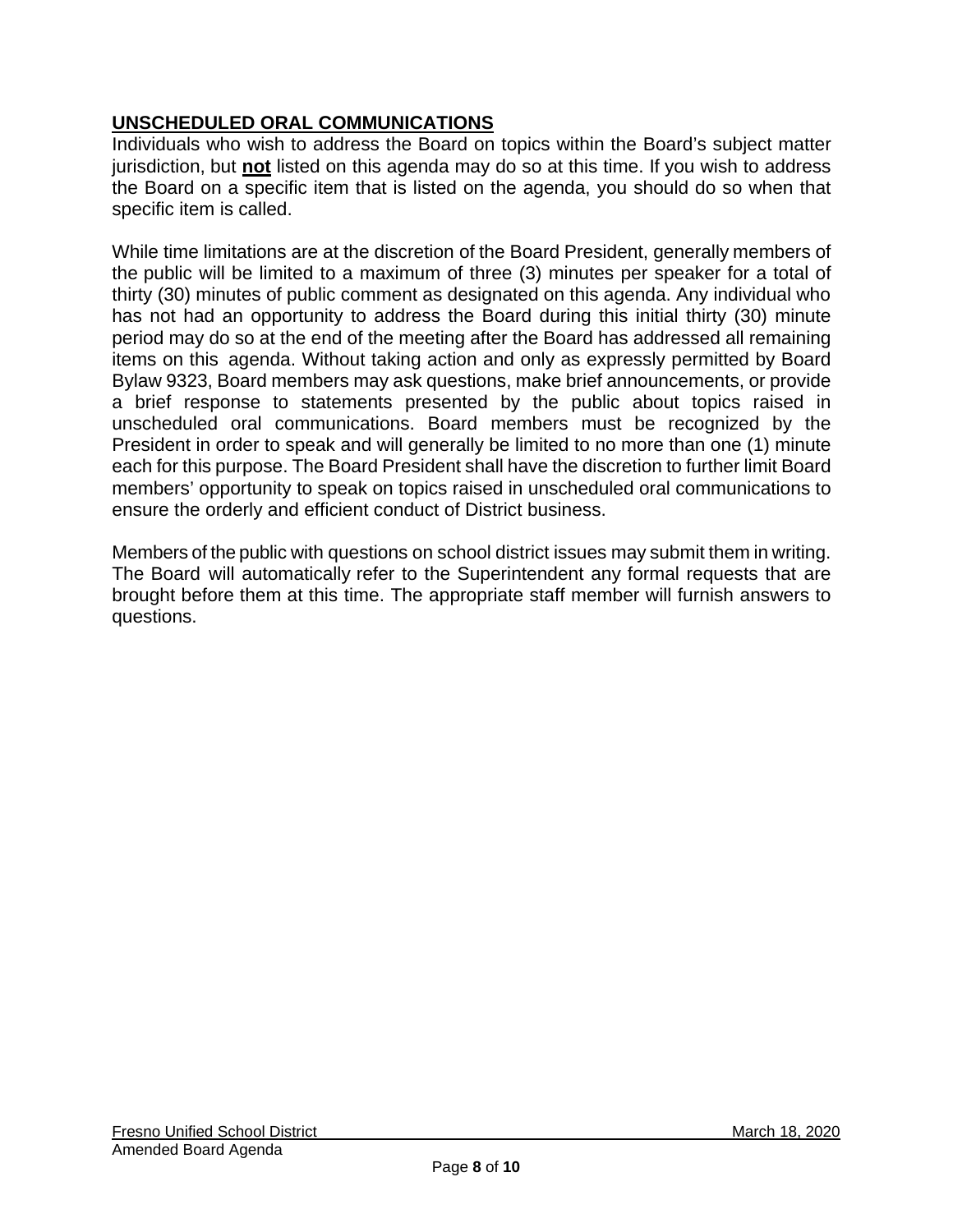### **B. CONFERENCE/DISCUSSION AGENDA**

### **6:20 P.M.**

### **B-18**, **CONDUCT Public Hearing in the Matter of the Dailey Elementary Charter School Renewal Petition**

Dailey Elementary Charter School (Dailey) has delivered a renewal petition to the district seeking authorization to operate July 01, 2020 through June 30, 2025. Dailey currently serves approximately 405 students in grades kindergarten through five. The school is located at 3135 N. Harrison Avenue in Fresno. Fiscal impact: The estimated fiscal impact to Fresno Unified School District for 2020/21 is \$2,046,536. Contact person: Kim Mecum, telephone 457-3731.

#### **6:40 P.M.**

#### **B-19**, **PRESENT and DISCUSS the 2020/21 Local Control and Accountability Plan Feedback**

Senate Bill (SB) 97 requires, "a governing board of a school district shall consult with teachers, principals, administrators, other school personnel, local bargaining units of the district, parents and pupils in developing the Local Control and Accountability Plan". Staff will present and discuss the input received from our stakeholders in preparation for 2020/21 budget discussions. Fiscal impact: All actions outlined in the Local Control and Accountability Plan are funded with General Fund resources, which include the Local Control Funding Formula funds. Contact person: Ruth F. Quinto, telephone 457-6226.

#### **7:00 P.M.**

#### **B-20**, **PRESENT and DISCUSS the 2020/21 Strategic Budget Development**

The 2020/21 Governor's Proposed Budget was released on January 10, 2020. The Board of Education has discussed the Governor's proposal and the potential impacts on Fresno Unified, as well as the strategic budget development process, at the following Board of Education meetings: January 15, 2020, January 29, 2020, February 12, 2020, February 26, 2020, and March 04, 2020. Fiscal impact: Not available at this time. Contact person: Ruth F. Quinto, telephone 457-6226.